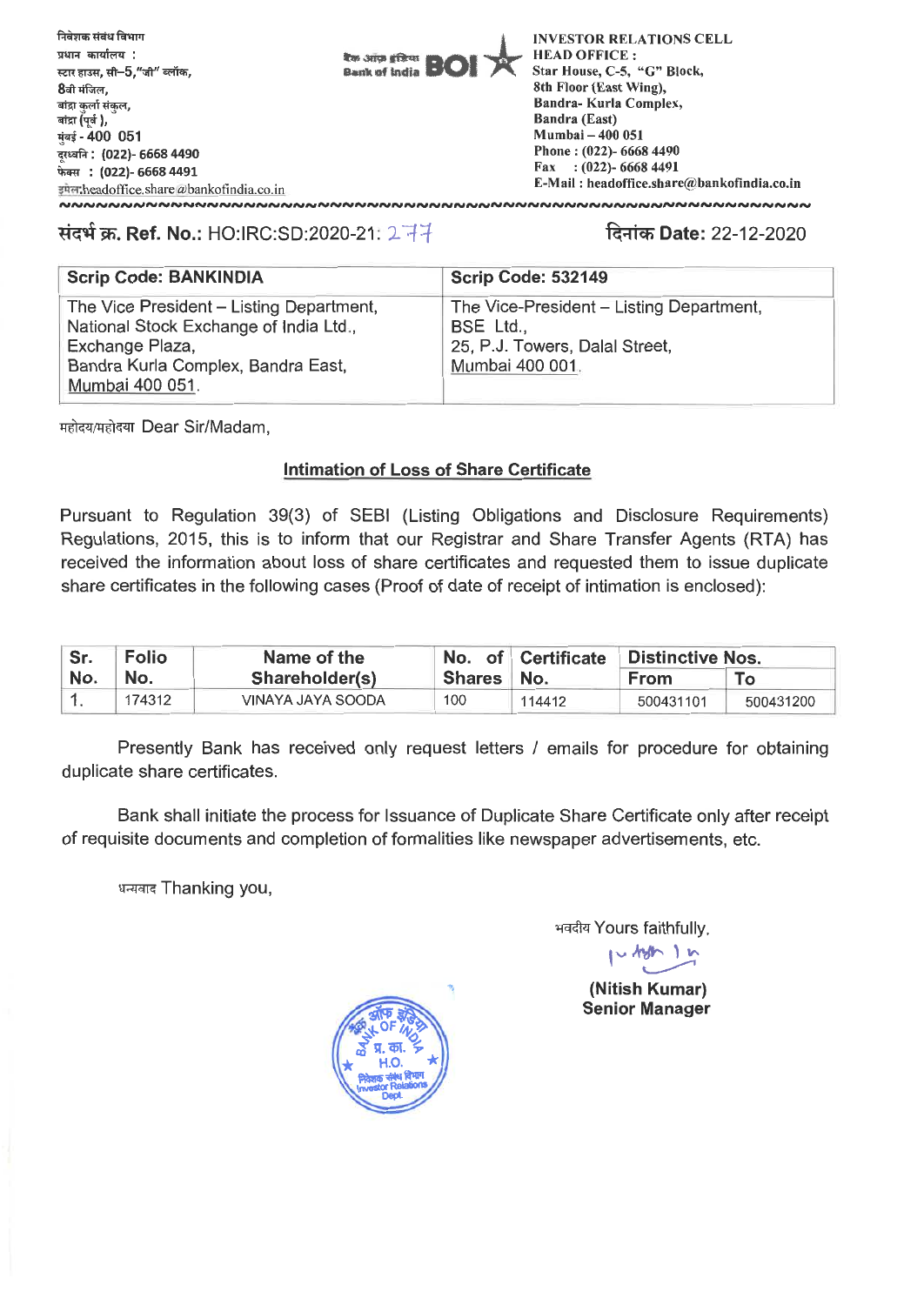## **Investor Relations Department**

| From:               | bssduplicate@bigshareonline.com                                                                                    |
|---------------------|--------------------------------------------------------------------------------------------------------------------|
| Sent:               | Monday, December 21, 2020 15:02                                                                                    |
| To:                 | Rajesh Venkataraj Upadhya; Investor Relations Department                                                           |
| Cc:                 | ganesh@bigshareonline.com; jibu@bigshareonline.com;<br>bhagwan@bigshareonline.com; Bssduplicate@Bigshareonline.Com |
| Subject:            | Duplicate Share Intimations Received On: 20201221                                                                  |
| <b>Attachments:</b> | 523117.pdf                                                                                                         |

## CAUTION: This email originated from a source outside Bank of India. Do not click on links or open attachments unless you recognize the sender and you know the content is safe.

## Dear Sir/Ma'am,

Please be informed that in terms of the provisions of the SEBI (LODR) Regulations, 2015, the Company is required to submit information regarding loss of share certificates and issue of duplicate certificates, to the stock exchange within two days of its getting information. Further, the said intimation has to be filed only through the mode of NEAPS filing for NSE and on listing.bseindia.com for BSE and not via hard copy submission.

Accordingly, we are sharing herewith the receipt of the following request for loss of share certificate of the Company by shareholders, to enable you to comply with the said regulatory requirement within the timelines prescribed.

| Client Name                                 | Cert. No   Dist. No From   Dist. NO. To   Folio No.   Quantity |                  |     | Name              |
|---------------------------------------------|----------------------------------------------------------------|------------------|-----|-------------------|
| BANK OF INDIA - EQUITY   114412   500431101 |                                                                | 500431200 174312 | 100 | VINAYA JAYA SOODA |

Should you have any queries in respect of the aforesaid instruction kindly revert back.

Regards,

Bigshare Services Pvt. Ltd.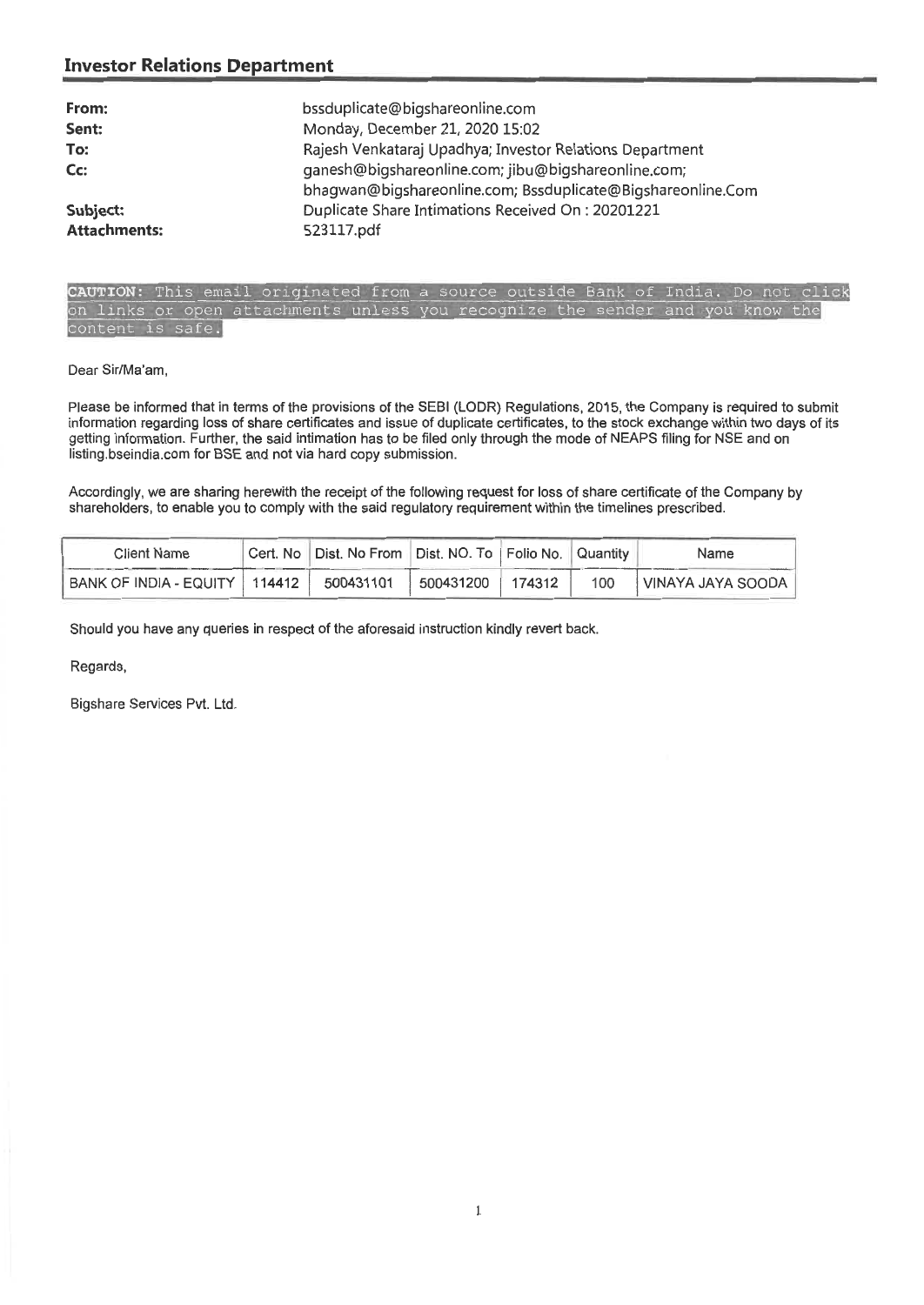1912202008

From **:- Vinaya Jaya Sooda**  Swapna Nagri, Vasant Garden, B/702, Willows Twin Tower CHS, Bal Rajeshwar Road, Mulund-West, **Mumbai400080.,**  Dated  $18/12/2020$ mob-9878238782 To, **Bigshare Services Pvt. Ltd.,-**  1st Floor, Bharat Tin Works Building, Opp. Vasant Oasis, Makwana Road, Marol, Andheri (East), **Mumbai - 400059. 523117 DIGSHARE SERVICES PVT. LTD. RECEIVED Subject to Verification**   $\ell$  1  $\frac{1}{2}$ 11' Unit :- **Bank of India**  Ref :- **Folio No.174312 No. of Shares 100.**  Sub :- **Submission of Duplicate Procedure with as per your all required documents. I Vinaya Jaya Sooda** am the holder of the Share Certificates of **Bank of India.,** I am herewith forwarding you the following fresh documents as under **1.) Original Letter of Undertaking duly signed. 2.) Original Letter of Indemnity Bond "I" for Duplicate of Shares on Rs.500/- duly** 

- **franking by the Bank, duly fill, duly signed and duly notarizes.** 
	- **(a) Xerox Copy of Pan Card of i.e. Vinay Jaya Sooda duly signed duly attested by Notary Public.**
	- **(b) Xerox Copy of Aadhar Card i.e. Vinay Jaya Sooda duly signed duly attested by Notary Public.**
	- **(c) Xerox Copy of Pan Card of Witness i.e. Mr. Hiren Nanji Bheda duly signed duly attested by Notary Public.**
	- **(d) Xerox Copy of Aadhar Card of Witness i.e. Mr. Hiren Nanji Bheda duly signed duly attested by Notary Public.**
	- **(e) Xerox Copy of Pan Card of Witness i.e. Ms. Diksha Dinkar Dupte duly signed duly attested by Notary Public.**
	- **(f) Xerox Copy of Aadhar Card of Witness i.e. Ms. Diksha Dinkar Dupte duly signed duly attested by Notary Public.**
- **3.) Original Surety Form.** 
	- **(a) Original Cancelled Cheque of i.e. Jyotsna Sandeep Shetty (lit Surety).**
	- **(b) Xerox Copy of Income Tax Return i.e Mrs. Jyotsna Sandeep Shetty (lit Surety) duly sign and duly notarizes.**
	- (c) Xerox Copy of Pan Card i.e. Mr. Mrs. Jyotsna Sandeep Shetty (1<sup>st</sup> Surety) **duly sign and duly notarizes.**
	- **(d) Xerox Copy of Aadhar Card i.e. Mrs. Jyotsna Sandeep Shetty (lit Surety) duly sign and duly notarizes.**
	- **(e) Xerox Copy of Society Maintenance i.e. Mrs. Jyotsna Sandeep Shetty (lit Surety) duly sign and duly notarizes.**
	- **(f) Original Cancelled Cheque of i.e. Pradip Sadanand Shetty (2nd Surety).**
	- **(g) Xerox Copy of Income Tax Return i.e. Mr. Pradip S. Shetty (2nd Surety) duly sign and duly notarizes.**
	- **(h) Xerox Copy of Pan Card i.e. Mr. Pradip S. Shetty (2nd Surety) duly sign and duly notarizes.**

### 2 ###